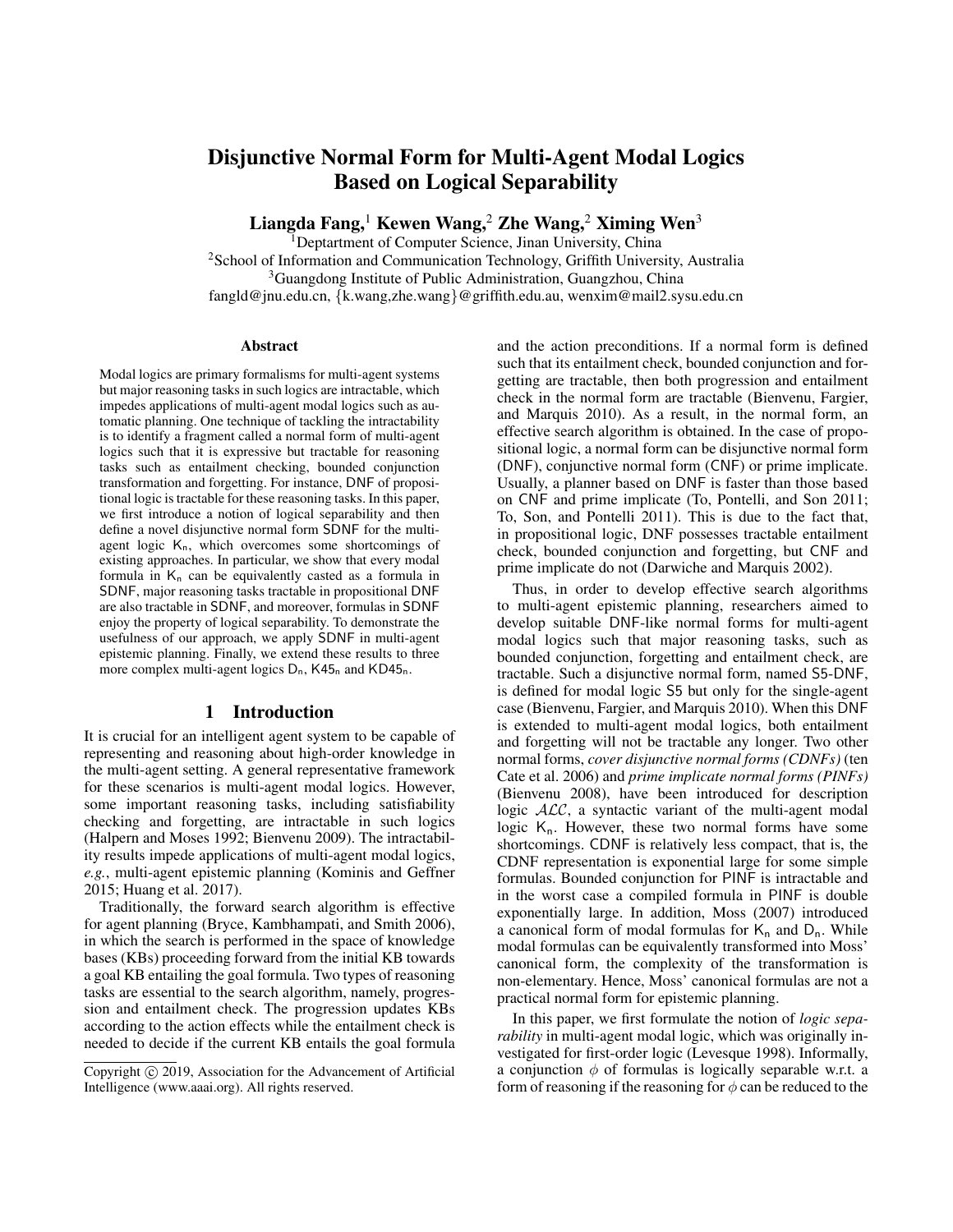same reasoning for the conjuncts of  $\phi$ . For example, the formula  $\phi = (p \rightarrow q) \land (q \rightarrow r)$  is not logically separable since it logically implies a conjunct  $p \to r$  that is not derived by any single conjunct of  $\phi$ . By conjoining  $\phi$  with the implicit conjunct, the new formula becomes logically separable.

Based on the logical separability, we introduce a disjunctive normal form, called *separability-based* DNF (or SDNF) for multi-agent modal logics  $K_n$ ,  $D_n$ ,  $K45_n$  and KD45n. Similarly, separability-based CNF (or SCNF) can also be defined. For these two normal forms and the two existing normal forms for multi-agent modal logics, we investigate the expressiveness, succinctness, queries and transformations (Darwiche and Marquis 2002). Thus we obtain an almost complete knowledge compilation map for multi-agent modal logics.

The main contributions of this paper contain:

1. We formulate the concept of logical separability for modal terms and formalise some desirable properties for them. Thanks to the notion of logical separability, we are able to define separability-based DNF and CNF, two novel normal forms for  $K_n$ .

2. For the two new normal forms as well as CDNF and PINF, we investigate the expressiveness, succinctness, queries and transformations. To the best of our knowledge, we are the first to construct this map for multi-agent modal logics. Interestingly,  $SDNF_{\mathcal{L}_0}$  possesses all properties that propositional DNF has, *e.g.*, polytime satisfiability, bounded conjunction, forgetting and so on. In this sense, SDNF is a proper generalisation of propositional DNF for the multi-agent modal logic  $K_n$ .

3. As a case study, we illustrate the application of our results in multi-agent epistemic planning.

4. We extend the results of knowledge compilation for  $K_n$  to  $D_n$  without any modification on normal forms, and to  $K45<sub>n</sub>$  and  $KD45<sub>n</sub>$  under the condition that no consecutive modalities of the same agent appear in the given formula.

#### 2 The multi-agent modal logic  $K_n$

In this section, we first recall the syntax and semantics of the multi-agent epistemic logic  $K_n$ , and then introduce two normal forms of  $K_n$ , and major reasoning tasks in  $K_n$ .

Syntax and semantics Throughout this paper, we fix a set  $A$  of n agents and a countable set P of variables. The set of modal formulas, written  $\mathcal{L}_{\Box}$ , is obtained from the following grammar:

$$
\phi ::= \top | p | \neg \phi | \phi \land \phi | \Box_i \phi,
$$

where  $p \in P$  and  $i \in \mathcal{A}$ .

The formula  $\Box_i \phi$  means that agent i knows  $\phi$ . The symbols  $\bot$ ,  $\lor$ ,  $\to$ ,  $\leftrightarrow$ , and  $\Diamond$ <sub>i</sub> are defined as usual. We use i and j for agents,  $\beta$  for sets of agents, p and q for variables, Q for finite sets of variables,  $\Phi$  and  $\Psi$  for finite sets of formulas. For an  $\mathcal{L}_{\Box}$ -formula  $\phi$ , we use  $|\phi|$  for the size of  $\phi$  (*i.e.*, the number of occurrences of variables, logical connectives, and modalities in  $\phi$ ),  $\delta(\phi)$  for the depth of  $\phi$  (*i.e.*, the maximal number of nested occurrences of modalities in  $\phi$ ), and  $P(\phi)$  for the set of variables appearing in  $\phi$ . A formula  $\phi$  is *smaller* than  $\psi$ , if  $|\phi| < |\psi|$ .

The notions of propositional literals, terms (TE), clauses (CL), disjunctive normal forms (DNF) and conjunctive normal forms (CNF) are defined as usual.

A modal literal is a formula of the form  $\Box_i \phi$  or  $\Diamond_i \phi$ , where  $\phi$  is a modal formula. A modal literal is positive (resp. negative), if it is of the form  $\Box_i \phi$  (resp.  $\Diamond_i \phi$ ). A formula is *basic*, if it is a propositional formula or modal literal. A *modal term* (resp. *clause*) is a conjunction (resp. disjunction) of basic formulas. For a modal term (resp. clause)  $\phi$ , we use Prop( $\phi$ ) for the set of propositional components (*i.e.*, maximal propositional subformulas) that are conjuncts (resp. disjuncts) of  $\phi$ ,  $B_i(\phi)$  for the set of formulas  $\psi$  such that  $\Box_i \psi$  is a conjunct (resp. disjunct) of  $\phi$ , and  $D_i(\phi)$  for the set of formulas  $\psi$  such that  $\Diamond_i \psi$  is a conjunct (resp. disjunct) of  $\phi$ . For example, consider the modal term  $\phi = p \land \neg q \land \Box_i \neg p \land \Box_i q \land \Diamond_i (\neg p \lor q) \land \Diamond_i p$ . Thus, Prop $(\phi) =$  $\{p \wedge \neg q\}, B_i(\phi) = \{\neg p, q\}, \text{ and } D_i(\phi) = \{\neg p \vee q, p\}.$ 

**Definition 2.1.** A Kripke model M is a tuple  $\langle S, R, V \rangle$  where

- $S$  is a non-empty set of possible worlds;
- $R = \{R_i \mid i \in \mathcal{A}\}$  where  $R_i$  is a binary relation on S;
- *V* is a function assigning to each  $s \in S$  a subset of *P*.

A pointed Kripke model is a pair  $(M, s)$ , where M is a Kripke model and s is a world of M, called the *actual world*.

For convenience, we assume that Kripke models are pointed. Given a Kripke model  $(M, s)$  and an  $\mathcal{L}_{\Box}$ -formula  $\phi$ , the satisfaction relation  $M, s \models \phi$  is defined as usual and in this case, we say that  $(M, s)$  is a model of  $\phi$ . A modal formula  $\phi$  is *satisfiable* if it has a model;  $\phi$  *entails*  $\psi$ , written  $\phi \models \psi$ , if every model of  $\phi$  is also a model of  $\psi$ ;  $\phi$  and  $\psi$ are *equivalent*, written  $\phi \equiv \psi$ , if  $\phi \models \psi$  and  $\psi \models \phi$ .

Throughout this paper, we use  $\mathcal L$  and  $\mathcal L'$  for fragments of  $\mathcal{L}_{\Box}$ , and  $\mathcal{L}_0$  and  $\mathcal{L}'_0$  for propositional fragments. We also assume that every propositional term and clause has a polynomial representation in  $\mathcal{L}_0$  and  $\mathcal{L}'_0$ . All propositional fragments considered in (Darwiche and Marquis 2002) conform with this assumption except for full DNF, that is, if each of its variables appears exactly once in every term. We say  $\mathcal L$  and  $\mathcal L'$  are *dual*, if there is a polytime reduction  $f$ from  $\mathcal L$  to  $\mathcal L'$  s.t. for each  $\phi \in \mathcal L$ ,  $f(\phi) \equiv \neg \phi$ , and vice verse. For example, DNF and CNF are dual in propositional logic.

Normal forms The cover disjunctive normal form (ten Cate et al. 2006) and the prime implicate normal form (Bienvenu 2008) for the description logic  $ALC$  can be seen as two normal forms for  $K_n$  since  $\mathcal{ALC}$  is a syntactic variant of  $K_n$ . We rephrase them in  $K_n$ .

**Definition 2.2.** A formula  $\phi$  is in *cover disjunctive normal form (*CDNF*)*, if it is defined by

$$
\phi ::= \tau \wedge \bigwedge_{i \in \mathcal{B}} \nabla_i \Phi_i \mid \phi \vee \phi,
$$

where  $\tau$  is a satisfiable propositional term, each  $\Phi_i$  is in CDNF,  $\mathcal{B} \subseteq \mathcal{A}$ , and  $\nabla_i \Phi_i$  is a shorthand for  $\Box_i(\bigvee_{\phi \in \Phi_i} \phi) \land$  $\bigwedge_{\phi \in \Phi_i} \Diamond_i \phi.$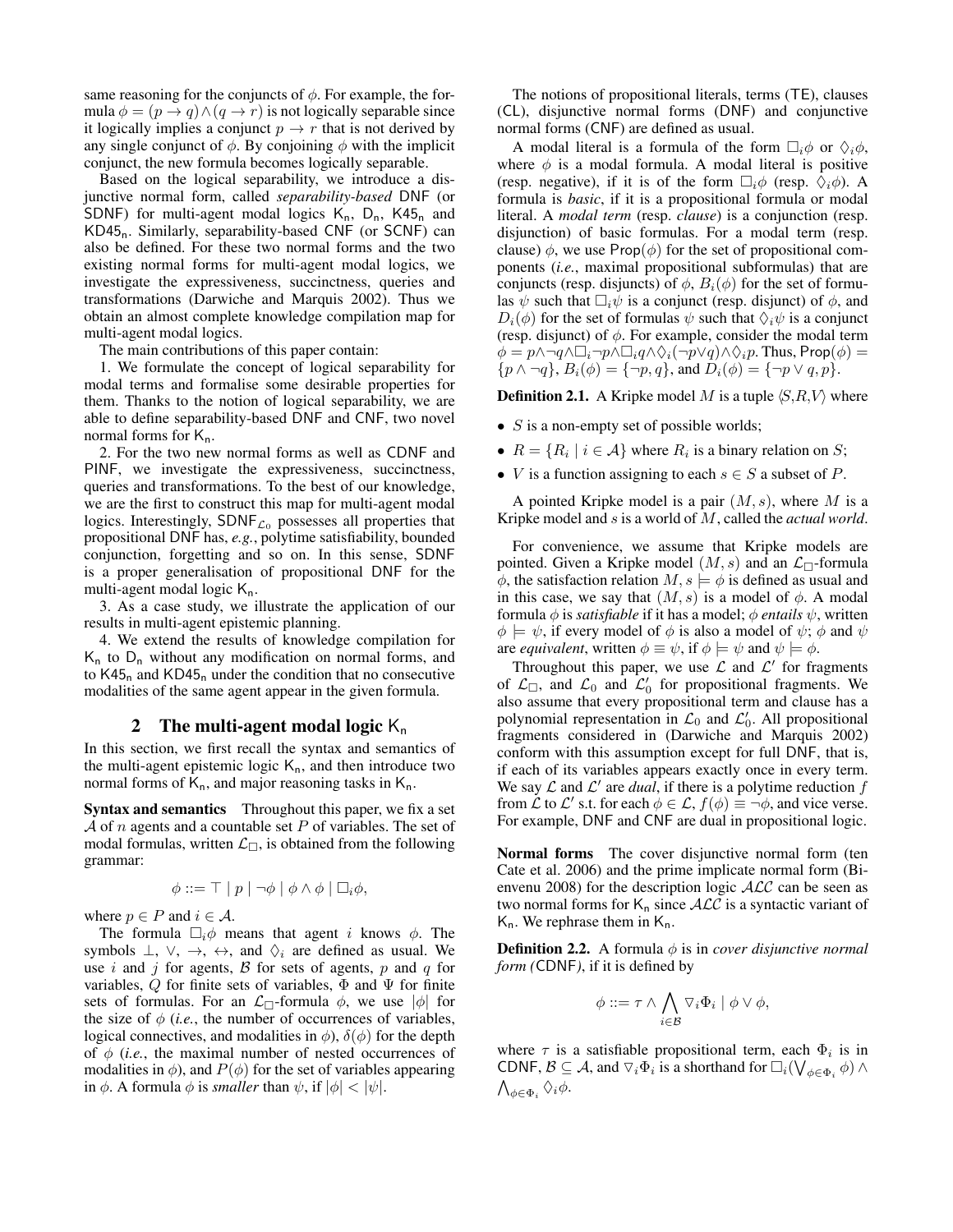**Definition 2.3.** A modal clause<sup>1</sup> c is an *implicate* of  $\phi$ , if  $\phi \models c$ . A modal clause c is a *prime implicate* of  $\phi$ , if c is an implicate of  $\phi$  and for all implicate  $c'$  of  $\phi$  s.t.  $c' \models c$ ,  $c \models c'.$ 

**Definition 2.4.** A formula  $\phi$  is in *prime implicate normal form (*PINF), if it is  $\top$  or  $\bot$ , or satisfies the following:

- 1.  $\phi \not\equiv \top$  and  $\phi \not\equiv \bot$ ;
- 2.  $\phi$  is a conjunction  $c_1 \wedge \cdots \wedge c_n$  of modal clauses where
- (a)  $c_j \not\models c_k$  for  $j \neq k$ ;
- (b) each prime implicate of  $\phi$  is equivalent to some conjunct  $c_i$ ;
- (c) every  $c_i$  is a prime implicate of  $\phi$  s.t. (i) if d is a disjunct of  $c_j$ , then  $c_j \not\equiv c_j \setminus \{d\}$ ; (ii)  $|D_i(c_j)| \leq 1$  for  $i \in \mathcal{A}$ ; (iii) for every  $i \in A$ , if  $\beta \in B_i(c_j) \cup D_i(c_j)$  then  $\beta$  is in PINF; (iv) for every  $i \in \mathcal{A}, \beta \in B_i(c_j)$  and  $\gamma \in D_i(c_i)$ , we have  $\gamma \models \beta$ .

Queries and Transformations Darwiche and Marquis (2002) enumerates a set of knowledge compilation properties for propositional logics, and classifies them into two categories: queries and transformations. The basic queries include polytime tests for satisfiability (CO), validity (VA), equivalence (EQ), sentential entailment (SE), clausal entailment (CE), implicant (IM), model counting (CT) and model enumeration (ME), while the basic transformations are (bounded) conjunction ( $\wedge$ BC/ $\wedge$ C), (bounded) disjunction (∨BC/∨C), negation (¬C), conditioning (CD), and (singleton) forgetting (SFO/FO). Most of them can be directly generalized to multi-agent modal logics except modal counting and enumeration since any satisfiable formula has infinitely many distinct models. Due to space limit, we only present the definition of satisfiability check, bounded conjunction and forgetting. For details, please refer to (Darwiche and Marquis 2002).

**Definition 2.5.** A language  $\mathcal{L}$  possesses the property CO, if there is a polytime algorithm for deciding its satisfiability.

**Definition 2.6.** A language  $\mathcal{L}$  satisfies ∧BC, if there is a polytime algorithm generating a formula of  $\mathcal L$  equivalent to  $\phi \land \psi$  for each pair of formulas  $\phi, \psi \in \mathcal{L}$ .

A definition of forgetting for modal logics is defined in (French 2006) and it is further investigated in (Fang, Liu, and van Ditmarsch 2016).

**Definition 2.7.** Let  $\phi \in \mathcal{L}_{\Box}$  and  $Q \subseteq P$ . We say  $\psi$  is *a result of forgetting*  $Q$  *in*  $\phi$ *,* if

- 1.  $P(\psi) \subseteq P \setminus Q$ ;
- 2. for any formula  $\eta$  s.t.  $P(\eta) \subseteq P \setminus Q$ ,  $\phi \models \eta$  iff  $\psi \models \eta$ .

As the result of forgetting is unique up to logical equivalence, we use  $\exists Q.\phi$  to denote the result of forgetting Q in  $\phi$ .

**Definition 2.8.** A language  $\mathcal{L}$  satisfies **FO**, if there is a polytime algorithm that maps every formula  $\phi \in \mathcal{L}$  and every subset  $Q \subseteq P$  to an  $\mathcal L$ -formula that is equivalent to  $\exists Q.\phi$ .

## 3 Separability-based DNF and CNF

In this section, based on logical separability, we introduce a general framework for defining normal forms DNF and CNF in  $K_n$ .

One might wish to define a disjunctive normal form for  $K_n$  as a disjunction of modal terms. However, this option would not work as none of satisfiability and forgetting is tractable for such a normal form. The problem lies in the definition of modal terms as a modal term can be logically inseparable. This can be seen from the following example.

**Example 1.** *Consider the modal term*  $\phi = \Box_i(p \lor q) \land$  $\Box_i(\neg p \lor q) \land \Diamond_i \neg q$ . Since  $\phi$  is unsatisfiable, it holds that φ |= ⊥*. But* ⊥ *cannot be derived from any modal literal of*  $\phi$  *alone. Hence, the satisfiability problem of*  $\phi$  *cannot be decomposed into its conjuncts. Informally, the formula*  $\phi$  *is logically inseparable.*

This example reveals that logical inseparable modal terms do not enjoy the modularity property for satisfiability, *i.e.*, the satisfiability problem of a modal term  $\phi$  cannot be reduced to those of each formula in  $Prop(\phi)$ ,  $B_i(\phi)$  and  $D_i(\phi)$ , leading to the impossibility result of tractable satisfiability check. Consequently, we consider only logically separable modal terms in the following. Based on the above observation, we can formalise the logical separability as follows.

**Definition 3.1.** A modal term  $\phi$  is *logically separable*, iff for every basic formula  $\eta$ , if  $\phi \models \eta$ , then there is  $\alpha \in \text{Prop}(\phi)$ or  $\alpha$  is a modal literal of  $\phi$  s.t.  $\alpha \models \eta$ .

Intuitively, logical separability requires that no logical puzzles are hidden within parts of modal terms.

**Example 2.** *Continued with Example 1, the modal term*  $\phi$  *is logically inseparable since*  $\phi \models \bot$  *but no conjunct of*  $\phi$  *entails*  $\bot$ *. The modal term*  $\psi = \Box_i q \land \Diamond_i \bot$ *, which is equivalent to* φ*, is logically separable. Thanks to the logical separability of*  $\psi$ *, it is easy to observe that*  $\psi$  *is unsatisfiable since*  $\bot$ *is derived from one conjunct*  $\Diamond_i \bot$ *.* 

The logical separability of modal terms enforces the modularity property for major reasoning tasks such as satisfiability check and forgetting. The satisfiability problem of a logically separable term  $\phi$  can be reduced to the satisfiability subproblems of each formula in  $Prop(\phi)$  and  $D_i(\phi)$ .

**Proposition 3.1.** *Let*  $\phi$  *be a logically separable modal term. Then*  $\phi$  *is satisfiable iff every formula*  $\alpha \in Prop(\phi) \cup$  $\bigcup_{i\in\mathcal{A}} D_i(\phi)$  is satisfiable.

*Proof.* If  $\phi$  is satisfiable, then each conjunct of  $\phi$  is satisfiable. Thus each propositional formula  $\alpha \in \mathsf{Prop}(\phi)$  is satisfiable. It also holds for any epistemic literal  $\Diamond_i \gamma$  where  $i \in A$ and  $\gamma \in D_i(\phi)$ . Thus, each formula  $\gamma \in D_i(\phi)$  is satisfiable.

 $\bigcup_{i \in A} D_i(\phi)$ ,  $\alpha$  is satisfiable, but  $\phi$  is unsatisfiable. Then, Conversely, assume that for every formula  $\alpha \in Prop(\phi) \cup$  $\phi \models \bot$ . Observe that  $\phi$  is logically separable. Then there is a propositional formula  $\alpha \in \text{Prop}(\phi)$  or a modal literal  $\alpha$  of  $\phi$  s.t.  $\alpha \models \bot$ . It is easy to prove that  $\alpha$  must be an unsatisfiable propositional formula or unsatisfiable negative modal literal. By the assumption, it is impossible that  $\alpha$  is

<sup>&</sup>lt;sup>1</sup>The definition of modal clauses in (Bienvenu 2008) is a bit different from that in this paper. It is defined as a disjunction of propositional literals and modal literals.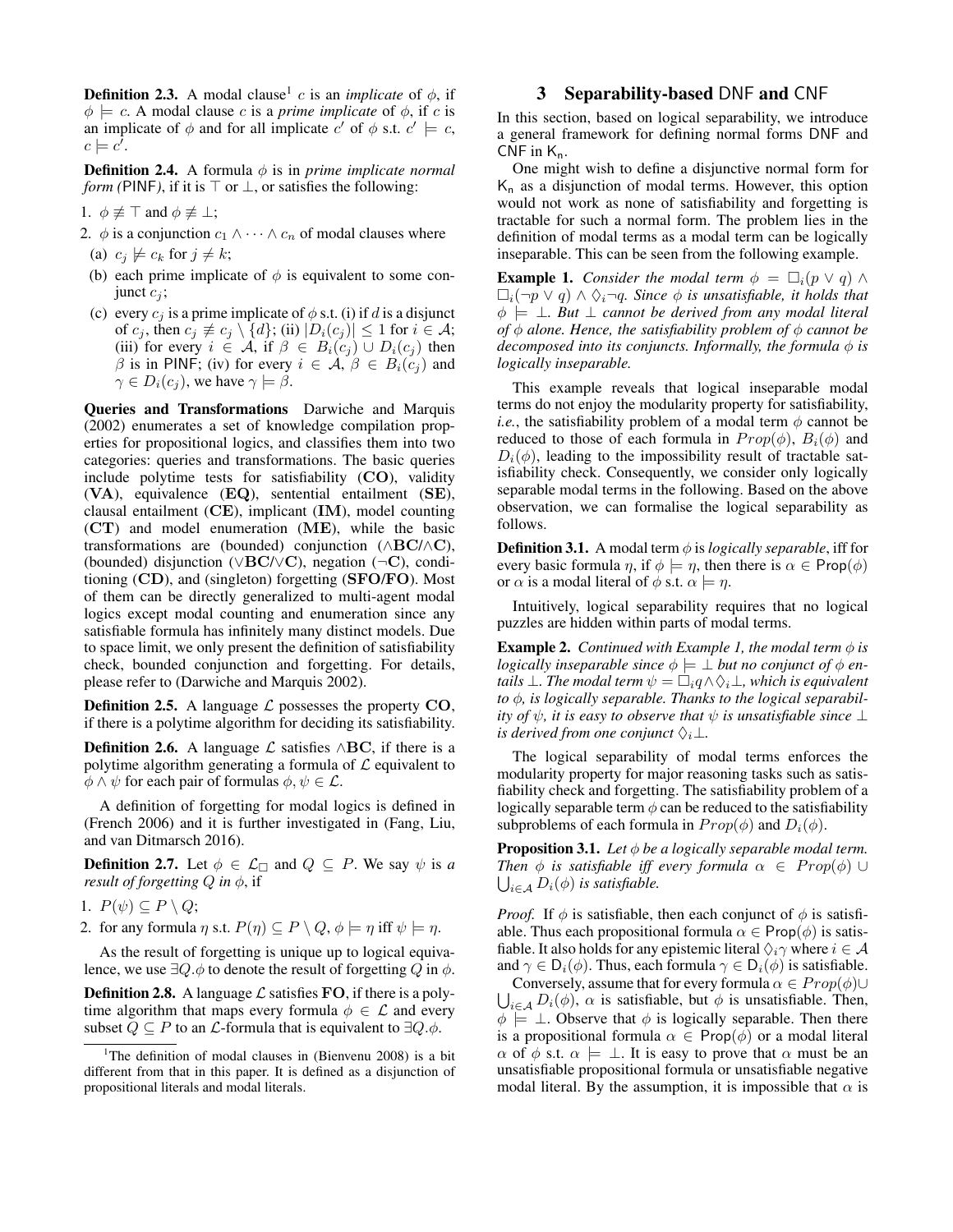propositional. Hence,  $\alpha$  is a negative modal literal  $\Diamond_i \gamma$ . This implies that  $\gamma$  is unsatisfiable, a contradiction.

Similarly, forgetting a set  $Q$  of variables in a logically separable modal term  $\phi$  can be accomplished by individually forgetting Q in each formula of  $Prop(\phi)$ ,  $B_i(\phi)$  and  $D_i(\phi)$ .

**Proposition 3.2.** *Let*  $\phi$  *be a logically separable modal term* and  $Q$  a set of variables. Then  $\exists Q.\phi \equiv \bigwedge_{\alpha \in Prop(\phi)}(\exists Q.\alpha)$  $\wedge \bigwedge_{i\in\mathcal{B}}[\bigwedge_{\beta\in B_i(\phi)}(\Box_i(\exists Q.\beta_i))\wedge \bigwedge_{\gamma\in D_i(\phi)}(\Diamond_i(\exists Q.\gamma))].$ 

To prove Proposition 3.2, we need a lemma.

**Lemma 3.1.** Let  $\phi$  be a satisfiable logically separable modal term. Then, the following statements hold:

- 1. For each propositional formula  $\alpha'$ ,  $\phi \models \alpha'$  iff  $\alpha \models \alpha'$  for some  $\alpha \in Prop(\phi);$
- 2. For each  $i \in \mathcal{A}$  and each positive modal literal  $\Box_i \beta', \phi \models$  $\Box_i \beta'$  iff  $\beta \models \beta'$  for some  $\beta \in B_i(\phi)$ ;
- 3. For each  $i \in \mathcal{A}$  and each negative modal literal  $\Diamond_i \gamma', \phi \models$  $\Diamond_i \gamma'$  iff  $\gamma \models \gamma'$  for some  $\gamma \in D_i(\phi)$ .

*Proof.* We show only the second statement. The other proofs are similar.

 $\Leftarrow$ : Since  $\beta \models \beta', \Box_i \beta \models \Box_i \beta'$ . Note that  $\Box_i \beta$  is a conjunction of  $\phi$ . Thus,  $\phi \models \Box_i \beta'$ .

 $\Rightarrow$ : Since  $\phi$  is logically separable,  $\eta \models \Box_i \beta'$ , where  $\eta \in$ Prop( $\phi$ ) or  $\eta$  is a modal literal of  $\phi$ . Moreover, as  $\Box_i \beta'$  is a positive modal literal,  $\eta$  must be a positive modal literal too. Suppose that  $\eta = \Box_i \beta$  where  $\beta \in B_i(\phi)$ . It follows from  $\Box_i \beta \models \Box_i \beta'$  that  $\beta \models \beta'.$  $\Box$ 

We are ready to give the proof of Proposition 3.2.

*Proof.* Let  $\psi$  denote formula on the right-hand-side. Consider two possible cases:

**Case 1.**  $\phi$  is unsatisfiable: Then  $\exists Q.\phi$  is also unsatisfiable, matching the requirements given in the definition of forgetting (cf. Definition 2.7). By Proposition 3.1, there is an unsatisfiable formula  $\alpha \in Prop(\phi)$ , or for some  $i \in \mathcal{A}$ , there is  $\gamma \in D_i(\phi)$  s.t.  $\gamma$  is unsatisfiable. Suppose that  $\alpha$  is unsatisfiable. Then  $\psi$  is also unsatisfiable since  $\psi$  contains an unsatisfiable conjunct  $\exists Q.\alpha$ . Similarly,  $\psi$  is unsatisfiable in the case where  $\gamma \in D_i(\phi)$  is unsatisfiable.

**Case 2.**  $\phi$  is satisfiable: We only show the only-if direction of Condition 2 in Definition 2.7: for each formula  $\eta$  s.t.  $P(\eta) \subseteq P \setminus Q$ , if  $\phi \models \eta$ , then  $\psi \models \eta$ . It is easy to see the other conditions.

We prove the above proposition by induction on  $\delta(\phi)$ , the depth of  $\phi$ . By Definition 2.7, the proposition holds for the base case  $\delta(\phi) = 1$ . Suppose that  $\delta(\phi) > 1$ . By Theorem 2.4.9 in (Bienvenu 2009), every  $\mathcal{L}_{\Box}$ -formula can be equivalently transformed into a conjunction of modal clauses. So we assume without loss of generality that  $\eta$  is a conjunction of modal clauses. Let  $c$  be a conjunct of  $\eta$  and of the form  $\bigvee_{\alpha' \in Prop(c)} \alpha' \vee \bigvee_{i \in \mathcal{B}'} [\bigvee_{\beta' \in B_i(c)} (\Box_i \beta') \vee$  $\bigvee_{\gamma' \in D_i(c)} (\Diamond_i \gamma')$ . It suffices to show that  $\psi \models c$ . For simplicity, we let  $\mathcal{B} = \mathcal{B}'$ . Since  $\phi \models c$ , it is easy to see that at least one of the following conditions holds.

1.  $\bigwedge_{\alpha \in Prop(\phi)} \alpha \wedge \bigwedge_{\alpha' \in Prop(c)} (\neg \alpha')$  is unsatisfiable;

- 2. there exist  $i \in \mathcal{B}$  and  $\gamma \in D_i(\phi)$  s.t.  $\gamma\wedge\bigwedge_{\beta\in B_i(\phi)}\beta\wedge\bigwedge_{\gamma'\in D_i(c)}(\neg\gamma')$  is unsatisfiable;
- 3. there exist  $i \in \mathcal{B}$  and  $\beta' \in$  $B_i(c)$  s.t.  $\neg \beta' \land \bigwedge_{\beta \in B_i(\phi)} \beta \land \bigwedge_{\gamma' \in D_i(c)} (\neg \gamma')$  is unsatisfiable.

Once the conditions in Definition 2.7 are satisfied, tt follows that  $\gamma \wedge \bigwedge_{\beta \in B_i(\phi)} \beta \models \bigvee_{\gamma' \in D_i(c)} \gamma'.$  So  $\Diamond_i(\gamma \wedge \bigwedge_{\beta \in B_i(\phi)} \beta) \models \Diamond_i(\bigvee_{\gamma' \in D_i(c)} \gamma')$ . Since  $\phi$  entails the former formula, we get that  $\phi \models \Diamond_i(\bigvee_{\gamma' \in D_i(c)} \gamma')$ . By Lemma 3.1, there is  $\gamma^* \in D_i(\phi)$  s.t.  $\gamma^* \models \bigvee_{\gamma' \in D_i(c)} \gamma'$ . The formula  $\exists Q.\gamma^*$  is the result of forgetting  $Q$  in  $\gamma^*$ . By the induction hypothesis,  $\exists Q.\gamma^* \models \bigvee_{\gamma' \in D_i(c)} \gamma'$ . Hence,  $\Diamond_i(\exists Q.\gamma^*) \models \Diamond_i(\bigvee_{\gamma' \in D_i(c)}) \gamma'$ ). Since  $\Diamond_i(\exists Q.\gamma^*)$  is a conjunct of  $\psi$ , and  $\Diamond_i \bigvee_{\gamma' \in D_i(c)} \gamma' \models \eta, \psi \models \eta$ .  $\Box$ 

The following proposition gives the smallest logically separable modal term representation. In this normal form, there are at most one propositional part, and at most one positive modal literal for each agent. Moreover, every formula inside  $\Diamond_i$  entails that inside  $\Box_i$ .

Proposition 3.3. *The smallest logically separable modal term representation of a modal term* φ *satisfies*

- *1.*  $|Prop(\phi)| \leq 1$ ;
- *2. for each*  $i \in \mathcal{A}$ ,  $|B_i(\phi)| \leq 1$ ;
- *3. for each*  $i \in \mathcal{A}, \beta \in B_i(\phi)$  *and*  $\gamma \in D_i(\phi), \gamma \models \beta$ *.*

*Proof.* Observe that the smallest representation of unsatisfiable formula is  $\bot$ . Thus, it is easy to the statements hold when  $\phi$  is unsatisfiable. We now assume that  $\phi$  is satisfiable, and only verify Condition 1. The other two conditions can be proven similarly. On the contrary, suppose that  $\alpha_1, \alpha_2 \in Prop(\phi)$  but they are distinct. If  $\alpha_1 \models \alpha_2$  or  $\alpha_2 \models \alpha_1$ , then one of them is redundant, and  $\phi$  is not the smallest form. Otherwise,  $\alpha_1 \not\models \alpha_2$  and  $\alpha_2 \not\models \alpha_1$ . Thus, neither  $\alpha_1$  nor  $\alpha_2$  entails their conjunction  $\alpha_1 \wedge \alpha_2$ . This violates Lemma 3.1. П

Forgetting in a logically separable modal term  $\phi$  may not be tractably computed. This is because that some subformulas of  $\phi$  may not be tractable for forgetting. To remedy this, we impose further conditions on modal terms. We not only require the logically separable modal term  $\phi$  to be the smallest form, but also restrict the propositional part of  $\phi$  to be in  $\mathcal{L}_0$ , and every formula of  $B_i(\phi)$  and  $D_i(\phi)$  to be the disjunction of formulas in this form.

**Definition 3.2.** A modal term  $\phi$  is a *separability-based term with L*<sub>0</sub> (STE<sub>L<sub>0</sub>), if i $\bigwedge_{i \in \mathcal{B}} (\Box_i \beta_i \land \bigwedge_j \Diamond_i \gamma_{ij})$  s.t.</sub> *term with*  $\mathcal{L}_0$  (STE<sub> $\mathcal{L}_0$ </sub>), if it is of the syntactic form  $\alpha \wedge$ 

- 1.  $\alpha \in \mathcal{L}_0$  and  $\mathcal{B} \subseteq \mathcal{A}$ ;
- 2.  $\beta_i$ 's and  $\gamma_{ij}$ 's are disjunctions of  $\text{STE}_{\mathcal{L}_0}$ 's;
- 3.  $\gamma_{ij} \models \beta_i$  for any *i* and *j*.

Dual to separability-based terms, it is natural to define separability-based clauses.

**Definition 3.3.** A modal clause  $\phi$  is a *separability-based clause with*  $\mathcal{L}_0$  (SCL<sub>*C*0</sub>), if it is of the syntactic form  $\alpha \vee \bigvee_{i \in \mathbb{R}} (\Diamond_i \beta_i \vee \bigvee_i \Box_i \gamma_{ij})$  s.t.  $_{i\in\mathcal{B}}(\Diamond_{i}\beta_{i}\vee\check{\bigvee}_{j}\Box_{i}\widetilde{\gamma_{ij}})$  s.t.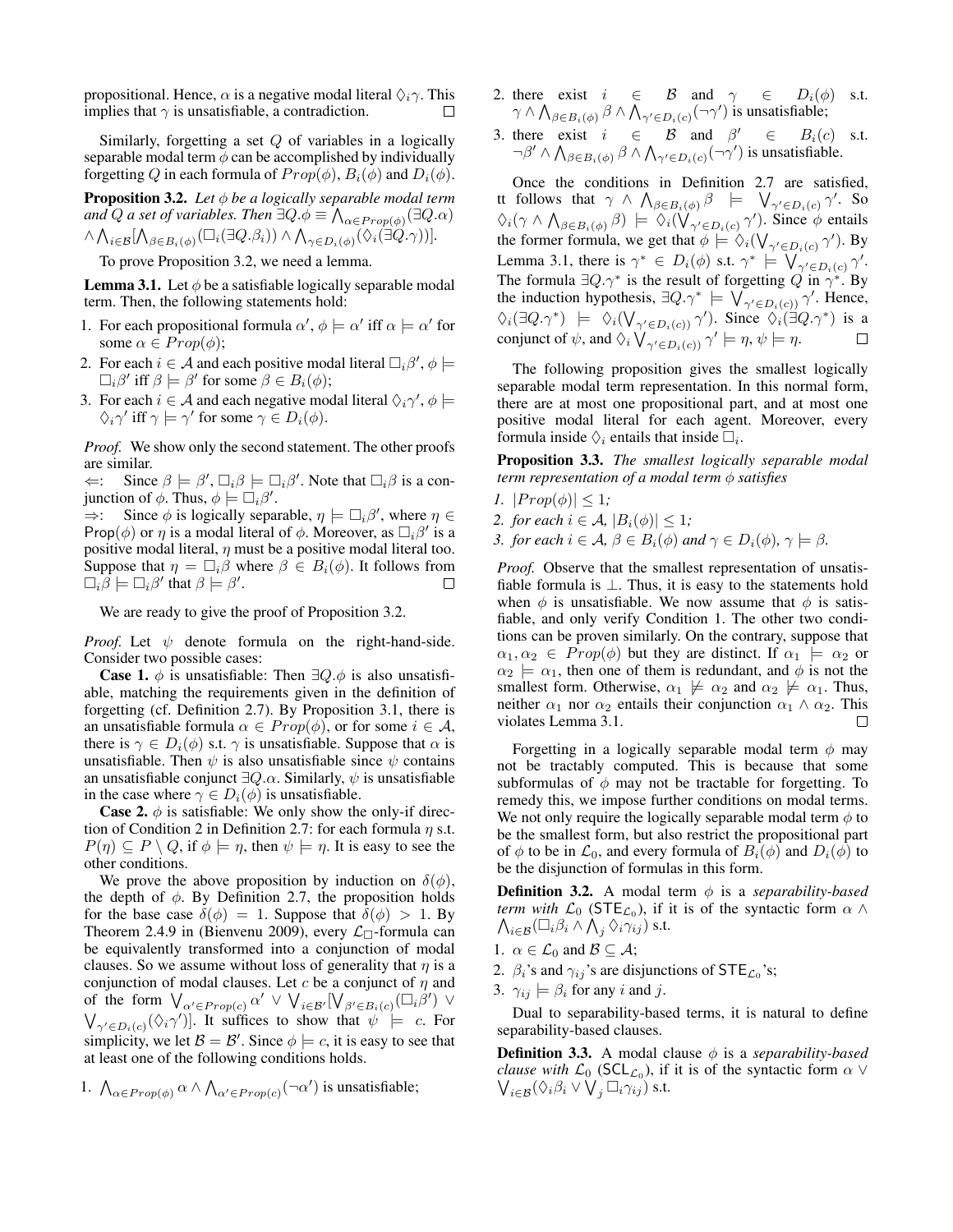

Figure 1: Succinctness of normal forms in  $K_n$  and  $D_n$ . An edge  $\mathcal{L} \to \mathcal{L}'$  means that  $\mathcal{L}$  is strictly more succinct than  $\mathcal{L}'$ . No edge between  $\mathcal L$  and  $\mathcal L'$  indicates that they are incomparable.

- 1.  $\alpha \in \mathcal{L}_0$  and  $\mathcal{B} \subseteq \mathcal{A}$ ;
- 2.  $\beta_i$ 's and  $\gamma_{ij}$ 's are conjunctions of SCL<sub> $\mathcal{L}_0$ </sub>'s;
- 3.  $\beta_i \models \gamma_{ij}$  for any *i* and *j*.

We are ready to define separability-based DNF and CNF.

**Definition 3.4.** A formula  $\phi$  is in *separability-based disjunctive (resp. conjunctive) normal form with*  $\mathcal{L}_0$  *(SDNF* $_{\mathcal{L}_0}$ *(resp.* SCNF<sub> $\mathcal{L}_0$ </sub>)), if  $\phi$  is a disjunction (resp. conjunction) of  $\mathsf{STE}_{\mathcal{L}_0}$ 's (resp.  $\mathsf{SCL}_{\mathcal{L}_0}$ 's).

We remark that the normal form  $SDNF_{TE}$  is the form SDNF of which propositional components are propositional terms (TE). The normal form  $SCNF_{CL}$  are similarly defined. It is easy to verify that two existing normal forms CDNF and PINF are fragments of SDNF $_{TE}$  and SCNF<sub>CL</sub> respectively.

**Proposition 3.4.** CDNF  $\subset$  SDNF<sub>TE</sub> and PINF  $\subset$  SCNF<sub>CL</sub>.

*Proof.* In the definition of CDNF (Definition 2.2), each  $\tau \wedge \bigwedge_{i \in \mathcal{B}} \nabla_i \Phi_i$  is an STE since each  $\nabla_i \Phi_i$  is a shorthand for  $\Box_i(\bigvee_{\phi \in \Phi_i} \phi) \wedge \bigwedge_{\phi \in \Phi_i} \Diamond_i \phi$ , and each formula inside the modality  $\bigvee_{\phi \in \Phi_i} \phi$ . Thus, CDNF is a fragment of SDNF.

In the definition of PINF (Definition 2.4), Condition 2- (c)-(ii) implies the condition of smallest logically separable modal clause representation. In addition, Conditions 2-(c)- (iii) and 2-(c)-(iv) correspond to Conditions 2 and 3 in Definition 3.3, respectively. So PINF is a fragment of SCNF.  $\Box$ 

#### 4 Expressiveness and Succinctness

In this section, we analyze spatial complexity of the four normal forms and compare them in terms of succinctness. Our main results include: (1) the sizes of the SDNF and SCNF representations of a given formula  $\phi$  are singleexponential in the size of  $\phi$ , and (2) we provide a full picture of the succinctness for the four normal forms SDNF, SCNF, CDNF and PINF.

We first show that the transformations into SDNF and SCNF cause a single-exponential blowup and this upper bound is optimal.

**Proposition 4.1.** *Any*  $\mathcal{L}_{\Box}$ -formula  $\phi$  *is equivalent to a for* $mula$  in  $SDNF_{\mathcal{L}_0}$  (resp.  $SCNF_{\mathcal{L}_0}$ ) that is at most single*exponentially large in the size of* φ*. Moreover, there is an*  $\mathcal{L}_{\Box}$ -formula  $\phi$  *s.t. the size of* SDNF<sub> $\mathcal{L}_0$  (resp. SCNF<sub> $\mathcal{L}_0$ </sub>) for  $\phi$ </sub> *is single-exponential in*  $|\phi|$ *.* 

*Proof.* We provide a transformation for  $\mathcal{L}_{\Box}$  into SDNF<sub> $\mathcal{L}_{0}$ </sub>: We first compile a modal formula into a CDNF formula

and then replace all propositional components with their equivalent  $\mathcal{L}_0$ -formulas. We note that every modal formula is equivalent to a formula in CDNF that is at most single exponentially large in the original formula size (ten Cate et al. 2006). By Prop. 3.4, CDNF is a subset of SDNF $_{TE}$ . Thus, every modal formula can be equivalently transformed into a formula in  $SDNF_{TE}$ . As each propositional term can be turned into a polysize  $\mathcal{L}_0$ -formula, we obtain the single-exponential upper bound of the transformation.

Since SCNF is dual to SDNF, the transformation into SCNF has the same upper bound.

To prove that the upper bound is optimal, we observe  $\bigwedge_{j=1}^{n} (p_j \vee \Diamond_i q_j)$  has at least  $2^n$  modal terms, each of which that the smallest SDNF representation for the formula is equivalent to  $\bigwedge_{j=1}^{n} r_j$  where  $r_j$  is either  $p_j$  or  $\Diamond_i q_j$ . Dually,  $\bigvee_{j=1}^{n} (p_j \wedge \Box_i q_j)$  has also at least  $2^n$  modal clauses.

By Theorem 4.1.13 in (Bienvenu 2009), the size of each PINF formula equivalent to  $\bigwedge_{j=1}^{n} [(\Box_i p_j \land \Diamond_i q_j) \lor (\Box_i r_j \land \Diamond_i q_j)]$  $\langle \xi_i s_j \rangle$  is at least double-exponential large in the size of the given formula. Therefore, our new normal forms have a better space complexity than PINF. We remark that, despite the worst case complexity is exponential, the transformation can be performed effectively for some practical applications. In particular, both progression and entailment check are tractable in SDNF for multi-agent epistemic planning, and thus the cost of compilation phase is amortized over subsequent progression and entailment. The details will be discussed in Section 6.

We now analyze the relationships between different normal forms in terms of the succinctness.

**Definition 4.1.** A language  $\mathcal{L}$  is *at least as succinct as*  $\mathcal{L}'$ , written  $\mathcal{L} \leq \mathcal{L}'$ , if there is a polynomial f s.t. for any formula  $\phi \in \mathcal{L}'$ , there exists a formula  $\psi \in \mathcal{L}$  s.t.  $\psi \equiv \dot{\phi}$  and  $|\psi| \leq f(|\phi|)$ .

The relation  $\leq$  is clear reflexive and transitive, *i.e.*, a preorder over languages. A language L is *strictly more succinct than*  $\mathcal{L}'$ , written  $\mathcal{L} < \mathcal{L}'$ , if  $\mathcal{L} \leq \mathcal{L}'$  and  $\mathcal{L}' \nleq \mathcal{L}$ . Two languages  $\mathcal L$  and  $\mathcal L'$  are incomparable, if  $\mathcal L \nleq \mathcal L'$  and  $\mathcal L' \nleq \mathcal L$ .

The results about succinctness are depicted in Figure 1. We explicate them in the following.

We note that SDNF and SCNF are subsets of  $\mathcal{L}_{\Box}$ . By Proposition 4.1,  $\mathcal{L}_{\Box}$  is strictly more succinct than both SDNF and SCNF.

Proposition 4.2.  $\mathcal{L}_\Box<$  SDNF $_{\mathcal{L}_0}$  and  $\mathcal{L}_\Box<$  SDNF $_{\mathcal{L}_0}.$ 

We show that our new normal forms SDNF and SCNF are strictly more succinct than CDNF and PINF, respectively.

**Proposition 4.3.** SDNF<sub> $\mathcal{L}_0$ </sub> < CDNF and SCNF<sub> $\mathcal{L}_0$ </sub> < PINF.

*Proof.* Since CDNF and PINF are subsets of SDNF<sub>TE</sub> and  $SCNF<sub>CL</sub>$  respectively (cf. Prop. 3.4) and every propositional term and clause can be efficiently represented by  $\mathcal{L}_0$ , we get that  $SDNF_{\mathcal{L}_0} \leq CDNF$  and  $SCNF_{\mathcal{L}_0} \leq PINF$ . Every formula is equivalent to a SCNF-formula that is at most single-exponentially larger, and converting the formula  $\bigwedge_{j=1}^n [(\overline{\Box}_i p_j \land \Diamond_i q_j) \lor (\overline{\Box}_i r_j \land \Diamond_i s_j)]$  into PINF causes an at least double exponential blowup. Thus, PINF  $\nleq$  SCNF $_{\mathcal{L}_0}$ .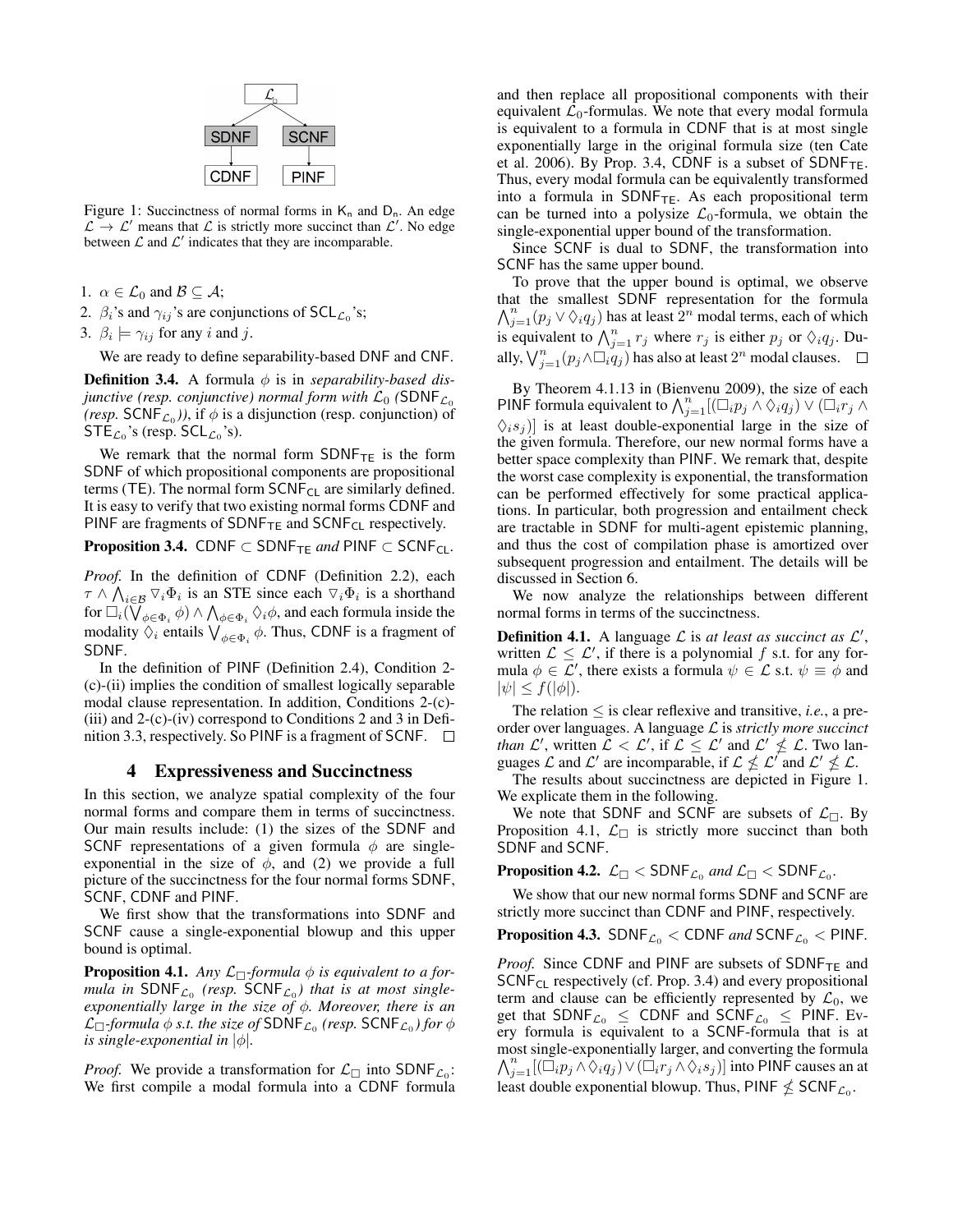It remains to prove CDNF  $\nleq$  SDNF<sub>L0</sub>. We define a class of formulas  $\phi_k$  inductively as follows: (1)  $\phi_0 = p \vee q$ ; (2)  $\phi_k = \phi_0 \wedge \Box_i \phi_{k-1}$ . The size of  $\phi_k$  is linear in k, more precisely,  $3 + 5k$ . Let f be a polynomial s.t. any clause c has a representation in  $\mathcal{L}_0$  with size at most  $f(|c|)$ . Each  $\phi_k$  has an SDNF<sub>L<sub>0</sub></sub> representation with size  $f(3) \cdot (k+1) + 2k$ . The smallest CDNF formula  $\psi_k$  equivalent to  $\phi_k$  is  $(p \wedge \Box_i \psi_{k-1} \wedge$  $\Diamond_i\psi_{k-1}) \vee (p \wedge \Box_i\bot) \vee (q \wedge \Box_i\psi_{k-1} \wedge \Diamond_i\psi_{k-1}) \vee (q \wedge \Box_i\bot)$ . By induction on k, the size of  $\psi_k$  is single-exponential in k.  $\square$ 

As mentioned before, no formula in SDNF (resp. SCNF) equivalent to the formula  $\bigwedge_{j=1}^{n} (p_j \vee \Diamond_i q_j)$  (resp.  $\bigvee_{j=1}^{n} (p_j \wedge$  $\Box_i q_j$ )) has size polynomial in the given formula. Moreover, the formula  $\bigwedge_{j=1}^{n} (p_j \vee \Diamond_i q_j)$  is in PINF. The CDNF formula  $\bigvee_{j=1}^{n} (p_j \wedge \Box_i q_j) \wedge \Diamond_i q_j) \vee \bigvee_{j=1}^{n} (p_j \wedge \Box_i \bot)$  is equivalent to  $\bigvee_{j=1}^{n} (p_j \wedge \Box_i q_j)$  and with polynomial size. Thus, we get

**Proposition 4.4.** SDNF<sub>L0</sub>  $\nleq$  PINF and SCNF<sub>L0</sub>  $\nleq$  CDNF.

The remaining succinctness results shown in Figure 1 are easy consequences of Proposition 4.4 via exploiting the transitivity of  $\leq$ .

#### 5 Queries and Transformations

In this section, we mainly examine  $SDNF_{\mathcal{L}_0}$  w.r.t. the knowledge compilation properties proposed in (Darwiche and Marquis 2002), and identify conditions of  $\mathcal{L}_0$  under which some useful properties hold in  $\mathsf{SDNF}_{\mathcal{L}_0}$ . More importantly, we provide an almost complete picture for tractability of the four normal forms in Table 1. Interestingly, the normal form  $SDNF_{\mathcal{L}_0}$  supports as many properties as propositional DNF. From the knowledge compilation perspective, SDNF is a proper alternative to the modal counterpart for DNF.

Queries It is well-known that the satisfiability of DNF is tractable (Darwiche and Marquis 2002). This positive result is still valid for SDNF $_{\mathcal{L}_0}$  if  $\mathcal{L}_0$  allows polytime satisfiability check. We briefly introduce the procedure for the satisfiability of an SDNF formula  $\phi$ . Suppose that we are given a polytime subprocedure  $SAT_{\mathcal{L}_0}$  which returns a Boolean value stating whether or not an  $\mathcal{L}_0$ -formula is satisfiable. If  $\phi \in$  $\mathcal{L}_0$ , then it is satisfiable in K<sub>n</sub> iff the subprocedure SAT<sub> $\mathcal{L}_0$ </sub> returns yes. If  $\phi$  is a disjunction of modal terms, then the satisfiability problem of  $\phi$  can be reduced to that of each disjunct  $\phi$ . Due to the modularity property (cf. Proposition 3.1), a logically separable modal term  $\alpha \wedge \bigwedge_{i \in \mathcal{B}} (\Box_i \beta_i \wedge \bigwedge_j \Diamond_i \gamma_{ij})$ is satisfiable iff all of  $\alpha$  and  $\gamma_{ij}$ 's are satisfiable. In summary, deciding if a SDNF formula  $\phi$  is satisfiable can be tractably performed. Interestingly, even if the satisfiability of  $\mathcal{L}_0$  is **NP**-Complete, the satisfiability of SDNF<sub> $\mathcal{L}_0$ </sub> falls into  $\Delta_2^F$ since the decision procedure calls the subprocedure  $SAT_{\mathcal{L}_0}$ at most  $|\phi|$  times.

**Proposition 5.1.** *If*  $\mathcal{L}_0$  *satisfies* CO, *then* SDNF $_{\mathcal{L}_0}$  *satisfies* CO*.*

The negative results about other queries also carry forward from DNF to SDNF.

Proposition 5.2. SDNF<sup>L</sup><sup>0</sup> *does not satisfy* VA*,* SE*,* EQ*,*  $CE$  *or* IM *unless*  $P = NP$ .

*Proof.* **VA**: Let  $\tau_1 \vee \cdots \vee \tau_n$  be a DNF where  $\tau_k$  is a propositional term. For each  $\tau_k$ , there exists  $\psi_k \in \mathcal{L}_0$  s.t.  $\psi_k \equiv \tau_k$  and  $|\psi_k| < f(|\tau_k|)$  for some polynomial f. Clearly,  $\psi_1 \vee \cdots \vee \psi_n$  is in SDNF<sub> $\mathcal{L}_0$ </sub>. If we can decide whether this disjunction is valid in polytime, then the validity of DNF can be tractably accomplished. However, the latter problem is coNP-complete. A contradiction.

SE and EQ: Since SE implies VA,  $SDNF_{\mathcal{L}_0}$  does not satisfy **SE**. Similarly,  $\mathsf{SDNF}_{\mathcal{L}_0}$  fails to satisfy EQ.

CE and IM: Let  $\Box_i \phi$  be a modal literal where  $\phi$  is propositional. Clearly,  $\top$  is in SDNF<sub> $\mathcal{L}_0$ </sub> and  $\Box_i \phi$  is a modal term. We get that  $\top \models \Box_i \phi$  iff  $\phi$  is valid. The validity problem of propositional logic is coNP-complete, and so is the problem that decides if  $\top \models \Box_i \phi$ . Hence, SDNF<sub>C<sub>0</sub></sub> does not satisfy **CE**. Similarly, SDNF<sub>C</sub> fails to satisfy **IM**. satisfy CE. Similarly,  $\mathsf{SDNF}_{\mathcal{L}_0}$  fails to satisfy IM.

Unlike DNF, even if  $\mathcal{L}_0$  satisfies the polytime clause entailment check (CE),  $SDNF_{\mathcal{L}_0}$  does not possess such a property. Moreover, it is impossible to propose a normal form permitting such a check. Let us illustrate this in the following. Suppose that  $\Box_i \phi$  is a modal literal where  $\phi$  is propositional. We get that  $\top \models \Box_i \phi$  iff  $\phi$  is valid. The validity problem of propositional logic is coNP-complete, and so is the problem that decides if  $\top \models \Box_i \phi$ .

This motivates us to propose a restricted version of clausal entailment check by restricting the form of propositional subformulas appearing in the modal clausal.

**Definition 5.1.** A language  $\mathcal{L}$  satisfies  $CE_{\mathcal{L}_0}$  (resp.  $IM_{\mathcal{L}_0}$ ), if there is a polytime algorithm that maps every formula  $\phi \in$ L and every  $\mathsf{SCL}_{\mathcal{L}_0}$  (resp.  $\mathsf{STE}_{\mathcal{L}_0}$ )  $\psi$  to 1 if  $\phi \models \psi$  (resp.  $\psi \models \phi$ ) holds, and to 0 otherwise.

 $SDNF_{\mathcal{L}_0}$  supports the restricted polytime clausal entailment check  $\mathrm{CE}_{\mathcal{L}'_0}$  under conditions that  $\mathcal{L}_0$  satisfies both **CO** and ∧**BC**, and  $\mathcal{L}'_0$  is dual to  $\mathcal{L}_0$ . Let  $\phi \in SDNF_{\mathcal{L}_0}$ and  $\psi \in \mathsf{SCL}_{\mathcal{L}_0}$ . Due to the fact that  $\phi \models \psi$  iff  $\phi \land \neg \psi$ is unsatisfiable, we reduce the clausal entailment problem to the satisfiability problem. The main insight is first constructing an SDNF<sub> $\mathcal{L}_0$ </sub> formula  $\phi'$  equivalent to  $\phi \wedge \neg \psi$ , and then checking its satisfiability. This can be achieved by first obtaining an STE<sub> $\mathcal{L}_0$ </sub>  $\psi'$  equivalent to  $\neg \psi$ , and then conjoining  $\psi'$  with  $\phi$ . The facts that SCL<sub>C</sub><sup>0</sup> and STE<sub>C<sub>0</sub></sub> are dual and that SDNF $_{\mathcal{L}_0}$  satisfies bounded conjunction (cf. Proposition 5.4) imply that the construction of  $\phi'$  is tractable. Since the satisfiability of SDNF is tractable (cf. Proposition 5.1), we get that deciding if  $\phi \models \psi$  can be accomplished in polytime. However,  $SDNF<sub>C<sub>0</sub></sub>$  does not satisfy the restricted polytime implicant check even if  $\mathcal{L}'_0$  is dual to  $\mathcal{L}_0$ .

**Proposition 5.3.** Let  $\mathcal{L}_0$  and  $\mathcal{L}'_0$  be dual. If  $\mathcal{L}_0$  satisfies CO *and* ∧BC, then SDNF<sub>L<sub>0</sub></sub> satisfies  $CE_{\mathcal{L}'_0}$ . However,  $SDNF_{\mathcal{L}_0}$  does not satisfy  $IM_{\mathcal{L}'_0}$  unless  $P = N\tilde{P}$ .

*Proof.* The proof for the  $\text{CE}_{\mathcal{L}_0}$  property is illustrated above, and the proof for the  $\mathbf{IM}_{\mathcal{L}_0}$  property is similar to that for the IM property (cf. Proposition 5.2). П

Transformations We now present the results about the transformations. It follows from Definition 3.4 that the disjunction of SDNF formulas can be generated efficiently. However, SDNF supports neither polytime conjunction nor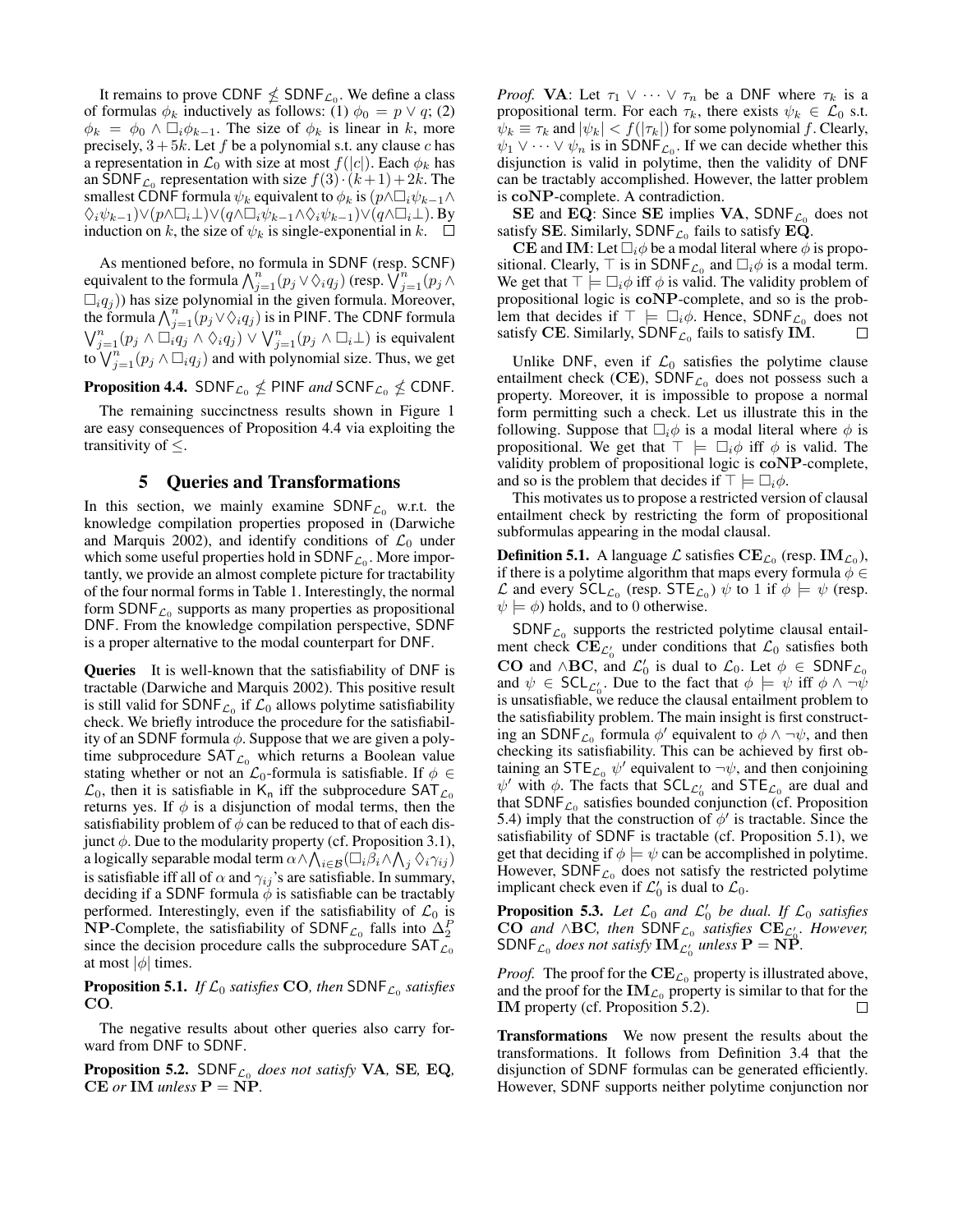| ∼           | $_{\rm CO}$ | <b>VA</b> | SE      | EQ      | $\mathbf C\mathbf E$ | $CE_{c}$ | IM | $\mathbf{IM}_{c}$<br>ترسله | $\neg$ C                                 | $\wedge {\bf C}$  | $\Delta$ BC | $\rm ^{\prime}C$ | /BC | CD | FO | <b>SFO</b> |
|-------------|-------------|-----------|---------|---------|----------------------|----------|----|----------------------------|------------------------------------------|-------------------|-------------|------------------|-----|----|----|------------|
| SDNF $c_0$  |             | O         | $\circ$ |         |                      |          |    |                            | $\checkmark$<br>⌒                        | $\checkmark$<br>⌒ |             |                  |     |    |    |            |
| SCNF $c_0$  |             |           |         |         | $\Omega$             | $\Omega$ |    |                            | $\checkmark$                             |                   |             | ╰                |     |    |    |            |
| <b>CDNF</b> |             | O         | $\circ$ | $\circ$ |                      |          |    |                            | $\checkmark$<br>⌒                        | $\checkmark$<br>⌒ |             |                  |     |    |    |            |
| <b>PINF</b> |             |           |         |         |                      |          |    |                            | $\checkmark$<br>$\overline{\phantom{a}}$ | ╰<br>⌒            |             | ╰                |     |    |    |            |

Table 1: Queries and transformations for normal forms in  $K_n$  and  $D_n$ . The occurrence of  $\checkmark$  (or  $\checkmark^*$ ) in the cell of row r and column c means that "the normal form  $\mathcal{L}_r$  given in row r satisfies the property  $P_c$  given in column c (under specific conditions in the case of  $\checkmark^*$ )". The symbol  $\times$  means that " $\mathcal{L}_r$  does not satisfy  $P_c$ ",  $\circ$  means that " $\mathcal{L}_r$  does not satisfy  $P_c$  unless  $\mathbf{P} = \mathbf{NP}$ ", and ? means that "the issue remains open".

polytime negation. Fortunately, it supports bounded conjunction. The following proposition states the above results.

#### Proposition 5.4.

- SDNFL<sup>0</sup> *satisfies* ∨C*, and does not satisfy* ∧C *or* ¬C*.*
- *If*  $\mathcal{L}_0$  *satisfies*  $\wedge$ **BC***, then* SDNF<sub> $\mathcal{L}_0$  *satisfies*  $\wedge$ **BC***.*</sub>
- *Proof.* ∧C: By Proposition 4.1, any SDNF representation of  $\phi_n = \bigwedge_{j=1}^n (p_j \vee \Diamond_i q_j)$  has size exponential in n. But the size of  $\phi_n$  is linear in n. Hence, ∧C does not hold for  $\mathsf{SDNF}_{\mathcal{L}_0}.$
- $\neg C$ : On the contrary, assume that SDNF<sub> $\mathcal{L}_0$ </sub> satisfies  $\neg C$ . This, together with the fact that  $\vee$ C holds for SDNF<sub> $\mathcal{L}_0$ </sub>, imply that  $SDNF_{\mathcal{L}_0}$  satisfy ∧C, a contradiction.
- ∧BC: By assumption, there exists a polytime algorithm that maps every pair of  $\mathcal{L}_0$ -formulas  $\alpha$  and  $\alpha'$  to an  $\mathcal{L}_0$ formula that is equivalent to  $\alpha \wedge \alpha'$ . Let the polynomial f be the time complexity,  $k$  the degree of  $f$ , and  $c$  the sum of the coefficients of f. So  $f(|\alpha|, |\alpha'|) \leq c|\alpha|^k |\alpha'|^k$ . Suppose that  $\phi = \bigvee_{j=1}^{n'} \psi_j$  and  $\phi' = \bigvee_{l=1}^{m} \psi_l'$  are two formulas in SDNF<sub>L<sub>0</sub></sub>. Thus, any  $\psi_j$  and  $\psi'_l$  are in STE<sub>L<sub>0</sub></sub>. We can construct a formula  $\phi''$  in SDNF<sub> $\mathcal{L}_0$ </sub> that is equivalent to  $\phi \wedge \phi'$  by simply taking the disjunction of all modal terms  $\psi_{jl}''$  where  $\psi_{jl}'' \equiv \psi_j \wedge \psi_l'$  for  $1 \leq j \leq n$  and  $1 \leq l \leq m$ . It is easy to see that  $|\phi''| \leq c|\phi|^k |\phi'|^k$  if  $|\psi_{jl}''| \leq c |\psi_j|^k |\psi_l'|^k.$

It remains to prove that for any two STE's  $\psi$  and  $\psi'$ , there is an STE  $\psi^{\hat{\mu}}$  s.t.  $\psi^{\prime\prime} \equiv \psi \wedge \psi^{\prime}$  and  $|\psi^{\prime\prime}| \leq c|\psi|^k |\psi^{\prime}|^k$ . Suppose that  $\psi = \alpha \wedge \bigwedge_{i \in \mathcal{B}} (\Box_i \beta_i \wedge \bigwedge_{j=1}^{m_i} \Diamond_i \gamma_{ij})$  and  $\psi' = \alpha' \wedge \bigwedge_{i \in \mathcal{B}'} (\Box_i \beta_i' \wedge \bigwedge_{l=1}^{n_i} \Diamond_i \gamma_{il}').$  We assume without loss of generality that  $\mathcal{B} = \mathcal{B}'$ . We construct a formula  $\psi''=\alpha''\wedge\bigwedge_{i\in\mathcal{B}}(\Box_{i}\beta''_{i}\wedge\bigwedge_{j=1}^{m_{i}}\Diamond_{i}\gamma''_{ij}\wedge\bigwedge_{l=1}^{n_{i}}\Diamond_{i}\gamma^{*}_{il}),$  where  $\alpha'' \equiv \alpha \wedge \alpha', \beta''_i \equiv \beta_i \wedge \beta'_i, \gamma''_{ij} \equiv \beta'_i \wedge \gamma_{ij}$  and  $\gamma^*_{il} \equiv$  $\beta_i \wedge \gamma'_{il}$ . Then  $\psi''$  is an STE with size at most  $c|\psi|^k |\psi'|^k$ .

It is easy to design procedures for generating the results of conditioning and forgetting of SDNF formulas respectively. They are similar to the procedure for the satisfiability problem of SDNF formulas. Thus, we get

## Proposition 5.5. *If* L<sup>0</sup> *satisfies* CD *(resp.* FO*/*SFO*), then* SDNF<sup>L</sup><sup>0</sup> *satisfies* CD *(resp.* FO*/*SFO*).*

Since SCNF is dual to SDNF, it is similar to obtain corresponding results for  $\mathsf{SCNF}_{\mathcal{L}_0}$ . CDNF supports as many knowledge compilation properties as SDNF on the ground that it is a fragment of  $SDNF_{TE}$  and propositional term satisfies the specific conditions. Most results for PINF presented in this section originate from (Darwiche and Marquis 2002; Bienvenu 2009). Table 1 summarizes the query and transformation properties of the four normal form.

We conclude this section by briefly discussing our main results. Given a proper propositional fragment  $\mathcal{L}_0$ , SDNF $_{\mathcal{L}_0}$ is tractable for all of queries and transformations that DNF admits, and thus being a proper alternative to the modal counterpart for DNF. For the similar reason, SCNF and PINF can be viewed as the modal counterpart for CNF and prime implicate, respectively. It is worth noting that SDNF supports ploytime clausal entailment checking  $(CE_{\mathcal{L}_0})$ , bounded conjunction ( $\wedge$ BC) and forgetting (FO), which are important for multi-agent epistemic planning. SCNF does not satisfy polytime entailment check or forgetting while bounded conjunction does not hold for PINF. Though CDNF satisfy all of  $CE_{\mathcal{L}_0}$ ,  $\wedge BC$  and FO, SDNF has two major advantages over CDNF. In theory, it is strictly more succinct than CDNF (cf. Proposition. 4.3). On the practice side, SDNF is more flexible then CDNF since the former can be designed via making use of efficient and compact propositional representations, e.g., OBDD. From the knowledge compilation perspective, SDNF is more suitable for multiagent epistemic planning than the other three normal forms.

## 6 Application to Multi-Agent Epistemic Planning

Based on the notion of canonical formulas, Aucher (2011) gave a syntactic representation of progression w.r.t. epistemic actions. Due to the high complexity of their canonical formulas, this approach is not practical for implementation of multi-agent epistemic planning. Bienvenu, Fargier, and Marquis (2010) proposed a tractable approach to progression and entailment check for single-agent epistemic planning. It is challenging to extend their approach to multi-agent case in that it is necessary to consider not only first-order knowledge (*i.e.*, to know what is the world), but also high-order knowledge, (*i.e.*, to know what other agents know).

In this section, we briefly explain how to apply our results in multi-agent epistemic planning. Especially, two essential procedures (progression and entailment check) can be accomplished efficiently by using the form SDNF.

A multi-agent epistemic planning problem consists of the initial KB, the goal formula, and ontic and epistemic actions. The main distinction between epistemic planning and traditional planning are that (1) the initial KB and the goal formula are expressed in modal logics other than propositional logics, and (2) the former involves not only ontic actions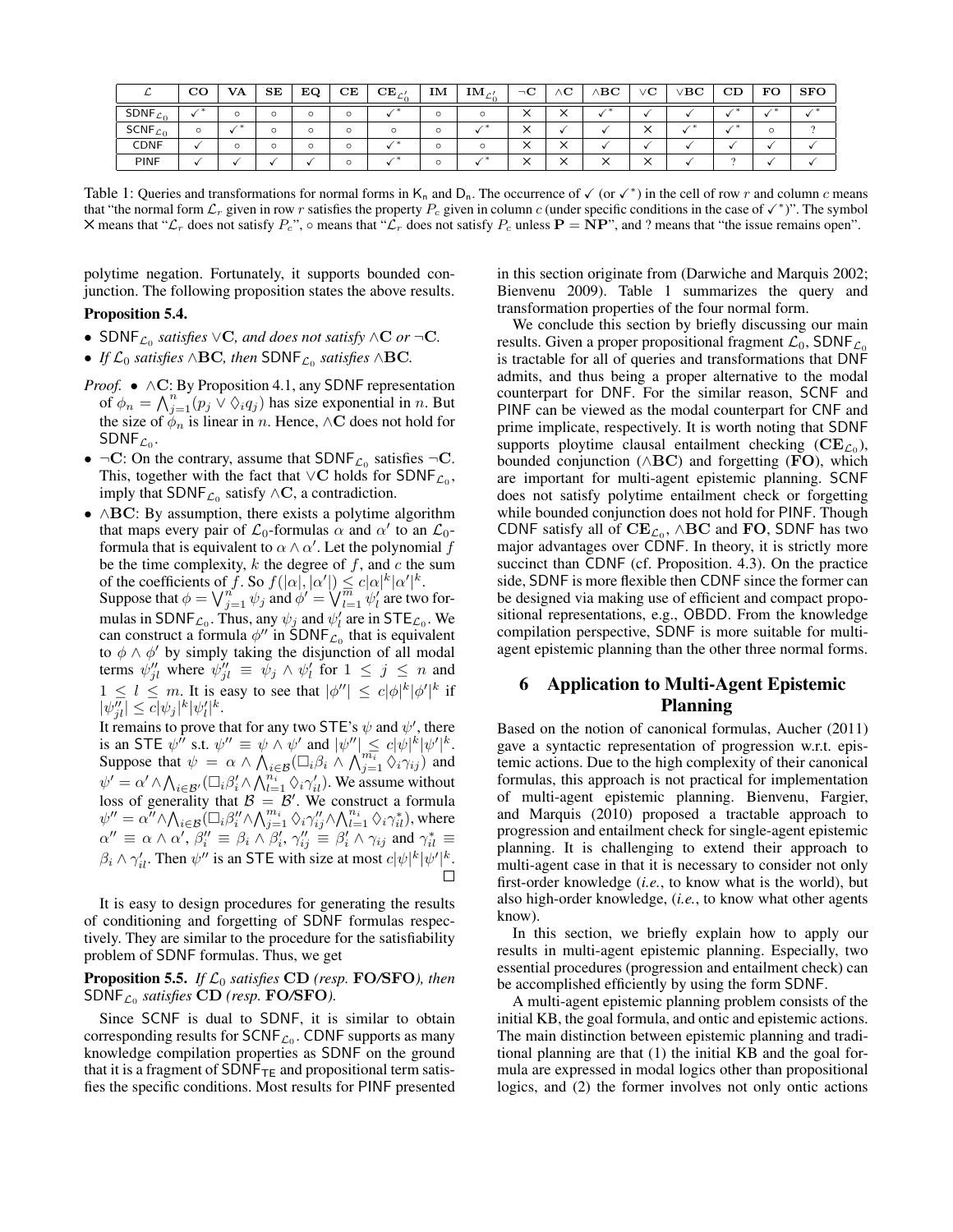changing the world but also epistemic actions modifying the mental attitude of agents. We begin with a multi-agent epistemic planning problem adapted from (Kominis and Geffner 2015) to explain the progression and entailment check.

**Example 3.** *There are four rooms*  $r_1$ ,  $r_2$ ,  $r_3$  *and*  $r_4$  *in a row from left to right on a corridor. Each of two boxes*  $b_1$  *and*  $b_2$ *is located in a room. Two agents* i *and* j *can move from one room to its left and right adjacent room. When an agent is in a room, she can sense if a box is in the room. Initially, agent*  $i$  *is in*  $r_1$ *, j is in*  $r_4$ *, box*  $b_1$  *is in*  $r_2$  *and*  $b_2$  *is in*  $r_3$ *. Each agent only knows where herself is (i.e.,*  $\Box_i at(i, r_1) \wedge \Box_j at(j, r_4)$ ). *The goals for agents* i *and* j *are to determine the rooms in which*  $b_1$  *and*  $b_2$  *respectively.* 

In the following, we discuss the progression w.r.t. ontic and epistemic actions.

An ontic action  $a<sub>o</sub>$  is associated with a pair of functions  $\langle pre, eff \rangle$  where  $pre \in \mathcal{L}_{\Box}$  specifies the precondition and *eff* is the effect. In order to express the effect, we consider two versions  $p$  and  $p'$  of each variable  $p$ . For each  $p \in P$ , the unprimed version p means that p holds before performing the action  $a_o$ , and the primed one  $p'$  states that  $p$  holds after. The effect is a conjunction of formulas of the form:  $p' \equiv \delta^+ \vee (p \wedge \neg \delta^-)$ . Two propositional formulas  $\delta^+$  and  $\delta^-$  are conditions that make p true and false respectively. Intuitively, the effect means that  $p$  holds after executing  $a_o$  iff  $\delta^+$  holds, or  $\delta^-$  does not hold and p holds initially. In Example 3, if agent  $i$  knows that she is not in the rightmost room  $r_4$ , then she can move right, and thus  $pre(right(i)) = \Box_i(\neg at(i, r_4))$ ; after moving right, agent i will be in room  $r_{n+1}$  if she is in  $r_n$  initially, and therefore  $eff(right(i)) = \bigwedge_{n=1}^{3} [at'(i, r_{n+1}) \equiv at(i, r_n)].$ 

In this paper, we assume that all ontic actions are public and that there is no sort of imperfect information in them. This assumption was proposed in (Kominis and Geffner 2015). To exactly capture progression under this assumption, it is necessary to progress KBs according to the action effect via high-order knowledge shared by all agents.

**Definition 6.1.** Let k be a natural number and  $\phi$  a formula. The formula  $\blacksquare^k \phi$  is inductively defined:

\n- $$
\blacksquare^1 \phi = \bigwedge_{i \in \mathcal{A}} \Box_i \phi;
$$
\n- $\blacksquare^k \phi = \blacksquare^{k-1} \phi \land \bigwedge_{i \in \mathcal{A}} \Box_i (\blacksquare^{k-1})$
\n

Intuitively,  $\blacksquare^1\phi$  means that every agent knows that  $\phi$ holds, *i.e.*,  $\phi$  is the everyone knowledge; and  $\mathbb{R}^k \phi$  means that  $\phi$  is the depth k everyone knowledge.

 $\phi$ ).

The computation of the progression  $\xi$  of the KB  $\phi$  w.r.t. an ontic action  $a<sub>o</sub>$  involves three steps:

- 1. Construct the formula  $\psi$  by conjoining  $\phi$  with the depth k everyone knowledge about the effect of  $a<sub>o</sub>$  where k is the depth of  $\phi$  (*i.e.*,  $\psi = \phi \wedge \blacksquare^k eff(a_o)$ ).
- 2. Obtain the formula  $\eta$  via forgetting the set of variables  $Q$ in  $\psi$  where  $Q$  is the set of unprimed variables appearing in  $eff(a_o)$  (*i.e.*,  $\eta = \exists Q.\psi$ ).
- 3. Replace each occurrence of primed variables with their unprimed counterpart in  $\eta$  (*i.e.*,  $\xi = \eta[P'/P]$ ).

By expressing the initial KB and the action effects of ontic actions in SDNF<sub> $c_0$ </sub> with  $c_0$  satisfying polytime bounded conjunction ( $\wedge$ BC) and forgetting (FO), which is always possible due to Propositions 4.1, the above three steps can be accomplished in polytime, and thus the progression w.r.t. ontic actions can be tractably computed.

The progression of epistemic actions is relatively simple. An epistemic action  $a_e$  is associated with a triple of functions  $\langle pre, pos, neg \rangle$  of  $\mathcal{L}_{\Box}$ -formulas, where  $pre, pos$  and neg indicate the precondition, positive and negative sensing results, respectively. For example, consider the action  $sense(i, b_1, r_2)$  which means that agent i sense if box  $b_1$ in room  $r_2$ , its precondition, positive and negative sensing results are as follows:  $pre(sense(i, b_1, r_2)) = \Box_i at(i, r_2),$  $pos(sense(i, b_1, r_2)) = \square_i in(b_1, r_2)$  and  $neg(sense(i, b_1, r_2))$  $= \Box_i \neg in(b_1, r_2)$ . The computation of the progression is done via firstly making two copies of  $\phi$ , and then conjoining them with positive and negative results respectively, *i.e.*,  $\phi \wedge pos(a_e)$  and  $\phi \wedge neg(a_e)$ . Again, SDNF is suitable to perform such progression since it supports polytime ∧BC.

Continued with Example 3, we illustrate the computation of progression.

Example 4. *Suppose that agent* i *first moves right, and then senses whether*  $b_1$  *in room*  $r_2$ *.* 

*The progression of the initial KB*  $\phi = \Box_i at(i, r_1) \land$  $\Box_i$ *at*(*j*, *r*<sub>4</sub>) *w.r.t. the ontic action right*(*i*) *is obtained as follows:*

- *1. Conjoin*  $\phi$  *with*  $\blacksquare$ <sup>1</sup> *eff*( $a_o$ )*, and the resulting formula*  $\psi$  $is\ \Box_i at(i,r_1)\wedge \Box_j at(j,r_4)\wedge \blacksquare^1[\bigwedge_{n=1}^3 (at'(i,r_{n+1})\ \equiv$  $at(i, r_n))$ ;
- 2. The set of unprimed variables appearing in  $eff(a<sub>o</sub>)$  is  ${a}$  ${a}$  $(i, r<sub>1</sub>), a$  $t$  $(i, r<sub>2</sub>), a$  $t$  $(i, r<sub>3</sub>)$ *}. Forgetting them in*  $\psi$  *results in the formula*  $\eta = \Box_i at'(i, r_2) \wedge \Box_j at(j, r_4)$ ;
- *3. Substitute*  $at'(i, r_2)$  *with*  $at(i, r_2)$  *in*  $\eta$ *, leading to*  $\xi$  =  $\Box_i at(i, r_2) \wedge \Box_j at(j, r_4)$ .

*After agent i moves right, she knows that her position is*  $r_2$ *. Then, the progression w.r.t.*  $sense(i, b_1, r_2)$  *splits*  $\xi$  *into the two KBs:*  $\Box_i[at(i, r_2) \wedge in(b_1, r_2)] \wedge \Box_jat(j, r_4)$  and  $\Box_i[at(i,r_2)\wedge \neg in(b_1,r_2)]\wedge \Box_jat(j,r_4)$ . These two formulas *together means that agent i knows whether*  $b_2$  *is in*  $r_2$ *.* 

Besides progression, another major computation effort lies in the reasoning to decide if the current KB entails the goal formula and the action preconditions. It follows from Proposition 5.3 that the entailment check is tractable if the current KB is expressed in  $SDNF_{\mathcal{L}_0}$  and both the goal formula and the preconditions are in SCNF<sub> $\mathcal{L}_0$ </sub>, where  $\mathcal{L}_0$ and  $\mathcal{L}'_0$  are dual, and  $\mathcal{L}_0$  satisfies **CO** and ∧**BC**. Thanks to the tractability of both progression and entailment check, the whole planning process can be done effectively.

## **7** Extension to  $D_n$ , K45<sub>n</sub> and KD45<sub>n</sub>

In the area of philosophy, it is ideal to assume that each agent does not know a contradiction or/and she has introspection about her own knowledge. The former assumption can be captured by the consistency axiom  $\mathbf{D}$  ( $\neg \Box_i \bot$ ) while the latter can be described as the introspection axioms 4  $(\Box_i \phi \to \Box_i \Box_i \phi)$  and  $\mathbf{5}$   $(\Diamond_i \phi \to \Box_i \Diamond_i \phi)$ .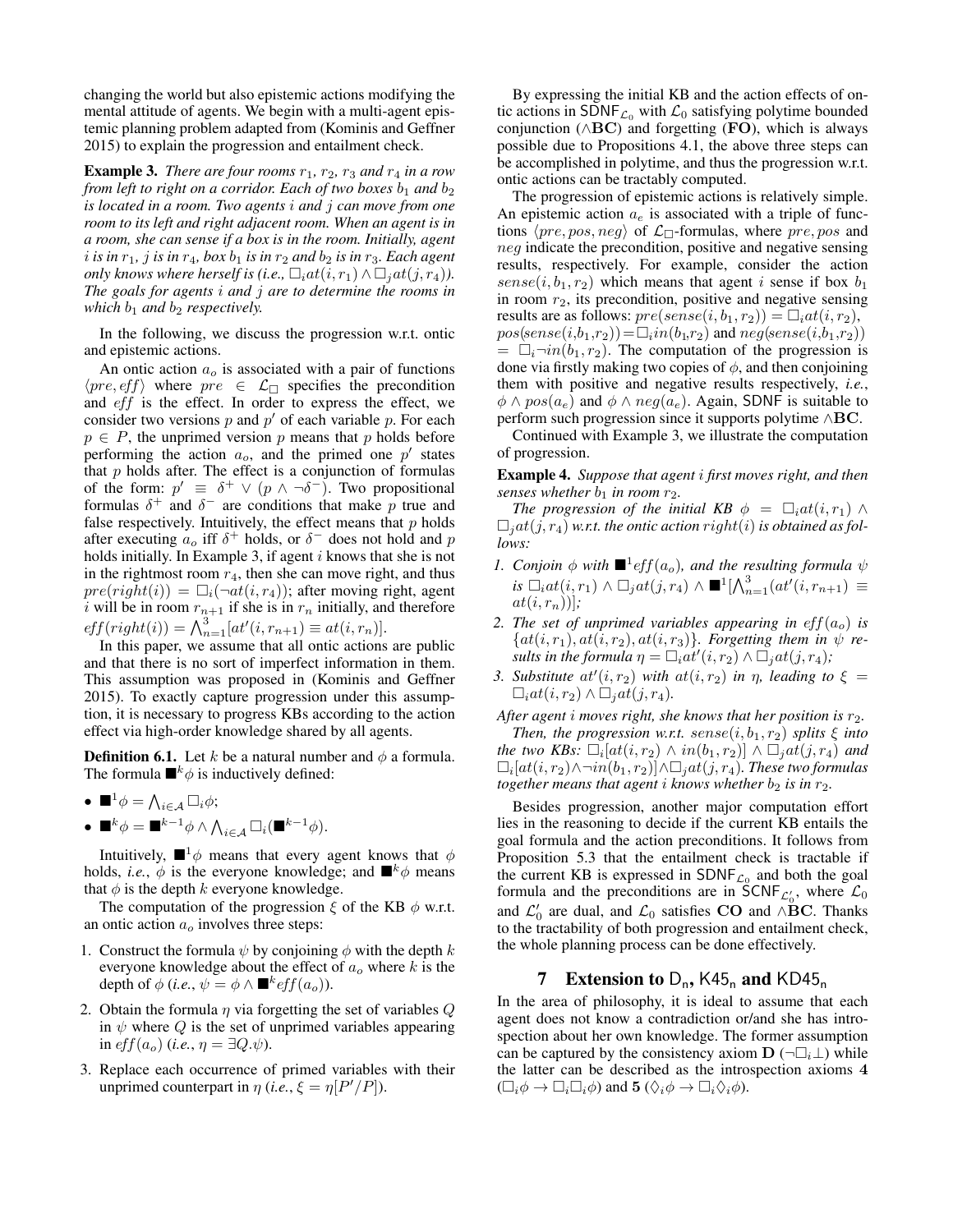|              | σc<br>◡◡ | <b>VA</b> | SE | EQ | CE | $\mathbf{ACE}_{C}$ | IM | $\mathbf{AIM}_{\mathcal{C}}$ | $\neg$ C | $\sim$<br>'NU.       | $\setminus \mathrm{BC}$ | vС                   | / $_{\rm BC}$ | CD | FO | <b>SFO</b> |
|--------------|----------|-----------|----|----|----|--------------------|----|------------------------------|----------|----------------------|-------------------------|----------------------|---------------|----|----|------------|
| ASDNF $c_0$  |          |           |    |    |    |                    |    |                              |          | $\ddot{\phantom{0}}$ |                         |                      |               |    |    |            |
| ASCNF $c_0$  |          |           |    | O  |    |                    |    |                              |          |                      |                         | $\ddot{\phantom{1}}$ |               |    |    |            |
| <b>ACDNF</b> |          |           |    | O  |    |                    |    |                              |          |                      |                         |                      |               |    |    |            |

Table 2: Queries and transformations for normal forms in  $K45<sub>n</sub>$  and  $KD45<sub>n</sub>$ 



Figure 2: Succinctness of normal forms in  $K45<sub>n</sub>$  and  $KD45<sub>n</sub>$ .

In this section, we are concerned about modal logics  $D_n$ , K45<sub>n</sub> and KD45<sub>n</sub> that are extensions to  $K_n$ . The logic  $D_n$  is  $K_n$  extended by the axiom  $D$ , K45<sub>n</sub> is the logic that extends  $K_n$  with axioms 4 and 5, and  $KD45_n$  is the modal logic containing the above three axioms.

Let us begin with the  $D_n$  case. Both SDNF and SCNF previously defined (cf. Def. 3.4) are suitable to  $D_n$ . This is because that the knowledge compilation results about these two forms (cf. Fig. 1 and Tab. 1) still hold for  $D_n$ , and thus SDNF and SCNF support as many queries and transformations as propositional DNF and CNF respectively.

Theorem 7.1. *The results in Fig. 1 and Tab. 1 hold for* Dn*.*

*Proof.* The proofs of results about  $K_n$  in Figure 1 and Table 1 are applicable to the logic  $D_n$  except the following statements:

- 1. If  $\mathcal{L}_0$  satisfies CO, then SDNF<sub> $\mathcal{L}_0$ </sub> satisfies CO.
- 2. If  $\mathcal{L}_0$  satisfies **VA**, then SCNF<sub> $\mathcal{L}_0$ </sub> satisfies **VA**.

Since SDNF and SCNF are dual, the above two statements are equivalent. It suffices to prove the first statement. The proof is similar to that of Proposition 5.1 except the case for a logically separable modal term  $\alpha \wedge \bigwedge_{i \in \mathcal{B}} (\Box_i \beta_i \wedge \bigwedge_j \Diamond_i \gamma_{ij}).$ It is satisfiable iff non only the formulas  $\alpha$  and  $\gamma_{ij}$ 's but also  $\beta_i$ 's are satisfiable.

Now, we turn to consider the logic  $K45<sub>n</sub>$ . It is non-trivial to extend our proposed results for  $K_n$  to  $K45_n$  since the definition of separability-based term cannot be applied in  $K45<sub>n</sub>$ . We show this in an illustrative example.

Example 5. *Suppose that a logical separable modal term*  $\phi = \Diamond_i(p \land \Box_i \neg p)$ *. By Proposition 3.1,*  $\phi$  *is satisfiable in*  $K_n$ *. However, it is not the case in* K45<sub>n</sub> *since*  $\phi$  *implies that* ♦i(p ∧ ¬p)*, which is equivalent to* ⊥*. This is due to the additional axioms* 4 *and* 5*.*

From the above example, we know that, in  $K45<sub>n</sub>$ , there exist logical entanglements between two propositional subformulas on different depth of formulas. Thus, the crux is that some separability-based terms are logically inseparable in  $K45<sub>n</sub>$ . To achieve logical separability, we need to prohibit any consecutive occurrence of modalities of the same agent.

Definition 7.1. A formula has *the alternating agent modality property* if no modalities of an agent directly occur inside those of the same agent.

We say φ is an *alternating separability-based term (*ASTE*)*, if it is an STE with the alternating agent modality property. Similarly, we can define the following notions: *alternating separability-based clause (*ASCL*),* DNF *(*ASDNF*) and* CNF *(*ASCNF*)*. In addition, the alternating version of CDNF (ACDNF) was proposed in (Hales, French, and Davies 2012). For example, the formula  $\Box_i \Diamond_i p$  is not an ASTE since  $\Diamond_i$  occurs directly within the  $\Box_i$  modality. But the formula  $\Box_i \Diamond_j \Box_j p$  is an ASTE since there is a  $\Diamond_i$ modality inbetween two  $\Box_i$  modalities.

We remark that all knowledge compilation results, stated in Sec. 4 and 5, also hold for ASDNF, ASCNF and ACDNF in the logic  $K45<sub>n</sub>$  except the following. Firstly, transforming into ASDNF or ASCNF causes an at most double exponential blowup in the size of the original formula since striping out any occurrence of consecutive modalities with the same agent leads to an extra single-exponential blowup. Although the aforementioned transformation for arbitrary formulas may cause a double-exponential blowup, its complexity falls into single-exponential if the original formula possesses the alternating agent modality property. In addition, the definitions of polytime tests for restricted clausal entailment  $(ACE<sub>C0</sub>)$  and implicant  $(AIM<sub>C0</sub>)$  are slightly adjusted by using ASTE and ASCL instead of STE and SCL respectively. Similar to Prop. 5.3, if  $\mathcal{L}_0$  and  $\mathcal{L}'_0$  are dual and  $\mathcal{L}_0$ supports CO and ∧BC, then ASDNF<sub>L<sub>0</sub></sub> satisfies  $\text{ACE}_{\mathcal{L}_0}$ .

The above knowledge compilation results for  $K45<sub>n</sub>$  are also hold for  $KD45<sub>n</sub>$ . We summarize them in Figure 2 and Table 2. The meaning of symbols in Figure 2 and Table 2 are the same as Figure 1 and Table 1 respectively.

Theorem 7.2. *The results in Figure 2 and Table 2 hold for* K45<sup>n</sup> *and* KD45n*.*

To prove Theorem 7.2, we need the following lemma. We use  $\models$ <sub>L</sub> to denote the entailment relation in the logic L.

**Lemma 7.1.** *For every alternating formula*  $\phi$ ,  $\phi$  *is satisfiable in* K<sup>n</sup> *iff it is satisfiable in* K45n*.*

*Proof.* By Lemma 5 in (Lakemeyer and Lespérance 2012), we have  $\perp \models_{\mathsf{K}_n} \phi$  iff  $\perp \models_{\mathsf{K45}_n} \phi$ . It follows that  $\phi$  is satisfiable in  $K_n$  iff it is satisfiable in  $K45_n$ . П

We are ready to present the proof of Theorem 7.2.

*Proof.* The formulas, introduced in Section 4 and used to prove the relative succinctness between two languages, are with depth 1, and alternating formulas. Hence, the succinctness results about  $K_n$  are applicable to  $K45_n$  and  $KD45_n$ . For